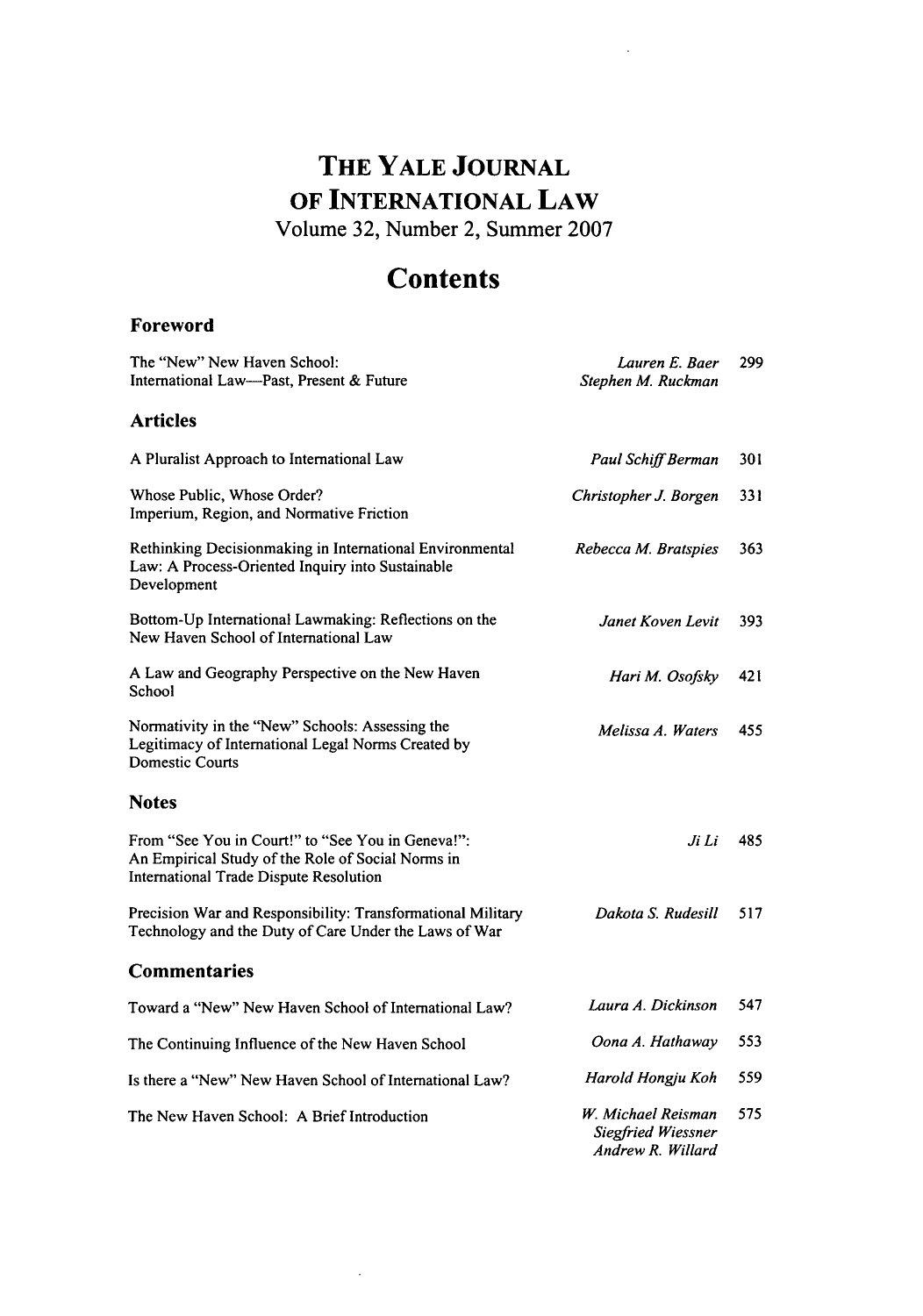$\label{eq:2.1} \mathcal{F}^{\text{max}}_{\text{max}}(\mathcal{F}) = \mathcal{F}^{\text{max}}_{\text{max}}(\mathcal{F})$  $\label{eq:2.1} \frac{1}{\sqrt{2}}\int_{0}^{\infty}\frac{1}{\sqrt{2\pi}}\left(\frac{1}{\sqrt{2\pi}}\right)^{2}d\mu\left(\frac{1}{\sqrt{2\pi}}\right)\frac{d\mu}{d\mu}d\mu\left(\frac{1}{\sqrt{2\pi}}\right).$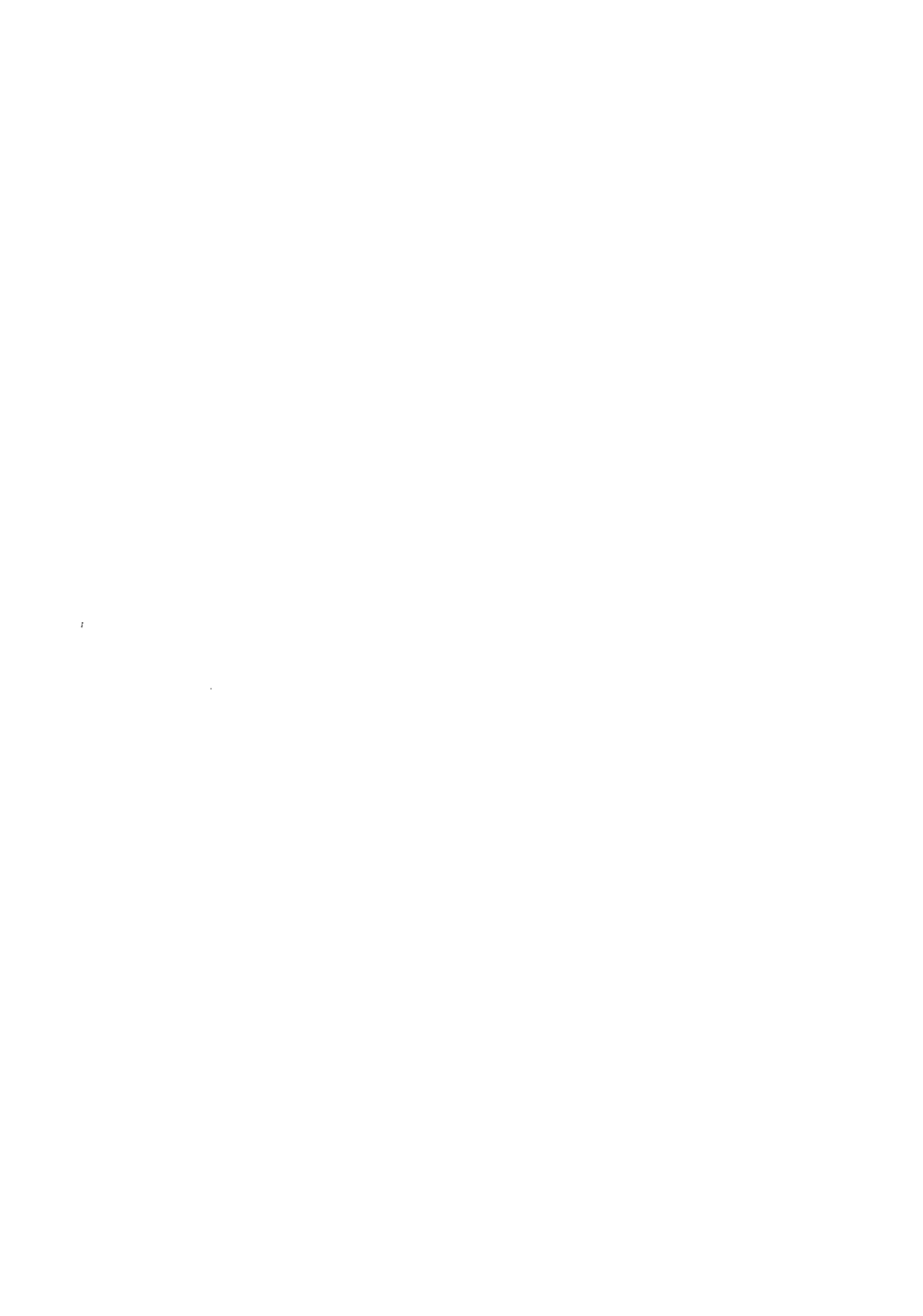# **THE YALE JOURNAL OF INTERNATIONAL LAW**

Volume **32,** Number 2, Summer **2007**

## **Abstracts**

#### **Articles**

#### A Pluralist Approach to International Law *Paul Schiff Berman* 301

*The New Haven School of International Law offered a significant, process-based rejoinder to the realism and positivism that had dominated international relations theory in the United States since the close of World War I. Whereas international relations realists viewed international law as merely a product of state power relations, and positivists dismissed international law entirely because it lacked both sovereign commands and a rule of recognition, scholars of the New Haven School studied law as a social process of authoritative decisionmaking. Such a study necessarily expanded the state-focused perspective of both the realists and positivists by drawing attention to ongoing interactions among variously situated bureaucratic and institutional actors.*

*Now, in the first decade of the twenty-first century, the gaze has widened still further, as international law scholars (and those studying law and globalization more generally) increasingly recognize that we inhabit a world of multiple normative communities, some of which impose their norms through officially sanctioned coercive force and formal legal processes, but many of which do not. These norms have varying degrees of impact, of course, but it has become clear that ignoring such normative assertions altogether as somehow not "law" is not a useful strategy. Accordingly, what we* see emerging is an approach to international law drawn from legal pluralism.

*As such, this new international law scholarship owes a debt not only to Myres McDougal, Harold Lasswell, Michael Reisman, and the other practitioners of the New Haven School, but to another Yale Law School professor whose name is rarely associated with international law: Robert Cover. This Article discusses Cover's work and its relationship to the New Haven School of International Law, while arguing that Cover's emphasis on norm-generating communities-rather than nation-states--along with his celebration of 'jurisdictional redundancy" provide a useful analytical framework for understanding the plural normative centers that are the focus of much current international law scholarship. Moreover, a pluralist perspective on international law provides a powerful critique to the latest incarnation of realism, now newly dressed up in the trappings of rational choice theory.*

#### Whose Public, Whose Order? Imperium, Region, and Normative Friction *Christopher J. Borgen* **331**

*This Article, part of an ongoing project by the author on law and hegemony in Eurasia, considers the strengths and weaknesses of the New Haven School's policyoriented jurisprudence in light of the competition among multiple conceptions of "world public order" that exist today. Taking as its starting point the concept of the world being divided into "diverse systems of public order," as defined by Harold Lasswell and Myres McDougal, the Article assesses how this idea of diversity applies to post-Cold War geopolitics. As a test case, it focuses on Eurasia as a geographic space where multiple conceptions of public order, including those of the United States, the European Union, Russia, and Islamic fundamentalism, overlap, interact, and at times compete, especially in the unstable arc of states bordering Russia.*

*Part 1I introduces the idea of "diverse systems of public order" described in policyoriented jurisprudence. It also situates the New Haven School as part of the liberal modernist tradition that attempts to find universal norms and/or techniques to address questions of political or normative conflict. Part III examines the different public orders in*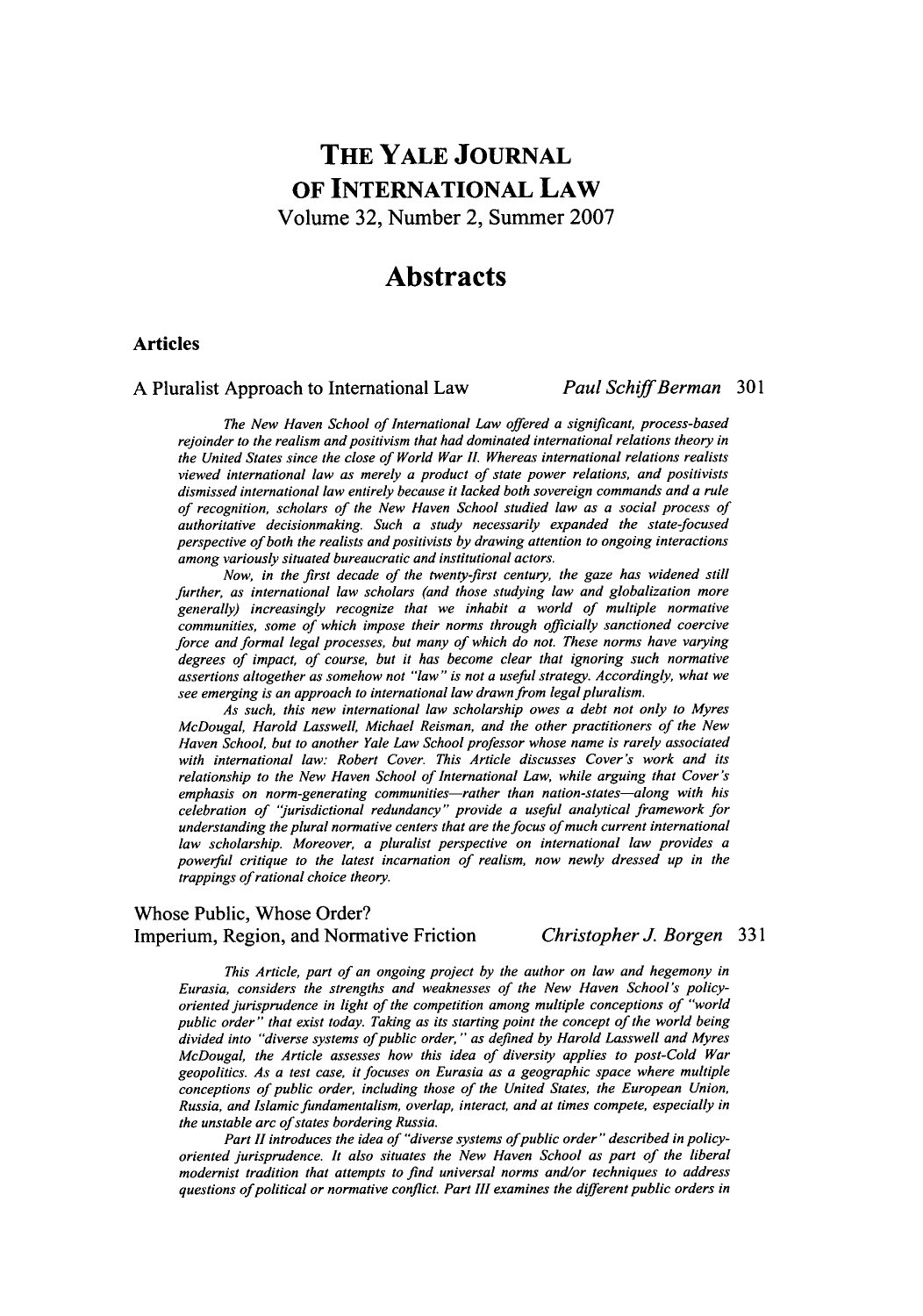today's multipolar, multinormative world. Part IV proposes the concepts of systemic borderlands (states that are the geopolitical crossroads between two or more normative realms) and of normative friction (the process **by** which competing conceptions of public a multipolar world. Part V considers examples of systemic borderlands and normative friction in Eurasia and, in particular, the recent disputes over the accession of East European states to the **EU** and to **NA** TO and to the ongoing conflicts over the states of the Black Sea and Caspian Sea regions. Finally, Part VI considers ways in which the New Haven School can build on some of its own original insights on the existence of diverse systems of public order in light of changes in international politics and sets out questions *for* further investigation.

### Rethinking Decisionmaking in International Environmental Law: **A** Process-Oriented Inquiry into Sustainable Development *Rebecca M. Bratspies* **363**

Drawing on insights from the social and behavioral sciences, the New Haven School of International Law, championed by Harold Lasswell and Myres McDougal, proposed a worldwide jurisprudence of human dignity. Their process-oriented jurisprudence attempted to flesh *out* the core values of human dignity and the processes necessary to translate those values into universal theories of authoritative decisionmaking. *Of* particular interest is the role they proposed for science in legal analysis. This Article explores the relationship between New Haven School ideas of authoritative decision and the environmental challenges posed by sustainable development.

In examining the tensions between the malleability of sustainable development as an international principle on the one hand, and the precision of the multilateral environmental agreements that shape international environmental law on the other, this Article identifies how the very idea of an "authoritative decision" is being reshaped in the context of globalization. In particular, the Article emphasizes how New Haven School ideas might help make sense of the new multiplicity of decisionmakers in the globalized arena, and how they might help international environmental law confront the duties owed to future generations. Using the international debate over cost-benefit versus precautionary approaches to regulation, this Article tests both the strengths and weaknesses of New Haven School thinking about science, and draws the conclusion that the lessons offered for environmental problem-solving are cautionary as well as salutary. While science can provide useful data for decisionmakers, their process of weighing and acting on those data is necessarily political and contextual. Ultimately, this Article concludes that, although the specific scientific matrices and analyses proposed by New Haven School writings are a product of their times, many of the School's basic insights about the need for contextual, problem-oriented, and multi-disciplinary analysis still ring true.

### Bottom-Up International Lawmaking: Reflections on the New Haven School of International Law *Janet Koven Levit* **393**

Many contemporary international legal scholars find themselves besieged by intellectual and geopolitical currents highly reminiscent of those that influenced the New Haven School of International Law. Just as the New Haven School answered Cold War, power-based realism, a new generation of scholars is called upon to answer a neo conservative, nationalist ideology that likewise challenges the normative value of international law. The response-a response indelibly marked **by** New Haven School jurisprudence-is to question the naysayers 'foundational assumptions **by** turning from the detached, game-theoretic heights of power-based realism to the on-the-ground nuance and gradation of sociolegal realism.

This Article first isolates three artificial assumptions about the nature of international law which are at the core of the "nationalist" critique: 1) "states" as lawmakers; 2) the treaty as the preeminent form of international law; and **3)** international law as a choice-a deliberate process that state elites can orchestrate and control.

The Article then offers three "bottom-up lawmaking" vignettes-export subsidies, climate change regulation, and corporate social responsibility initiatives—to cast light on<br>the self-serving simplicity of the nationalists' assumptions. In each instance, a bottom-un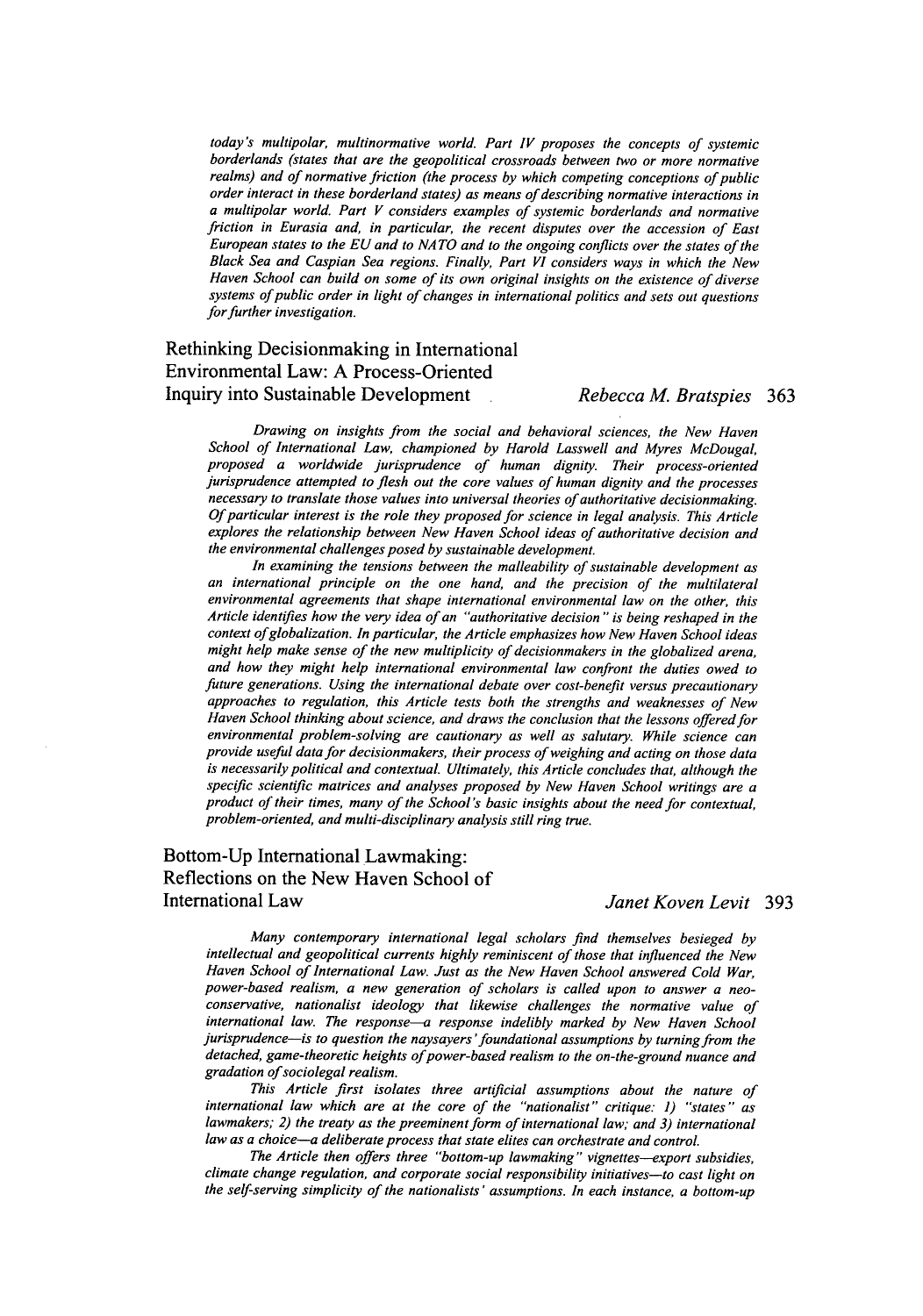lawmaking process unfolds, featuring private parties, NGOs, sub-state actors, and/or midlevel technocrats, who coalesce around shared, on-the-ground experiences and perceived *self-interests* to solidify norms, which are often intended as a form of self-regulation. Over time, these informal rules embed in a more formal legal system and harden as law. Whereas top-down lawmaking-the type of lawmaking at the heart of the nationalist critique of international law-is a process of law internalized as practice, bottom-up lawmaking is a subterranean, unchoreographed process of practice externalized as law.

Thus, bottom-up lawmaking empirically exposes the mythical quality of many international law stories, particularly those flowing from archaic descendants of Cold War realism. States-and within states, the "political leadership"-are no longer the universe of international lawmakers; a diverse cast of transnational actors also join the ranks. These transnational actors parade multiple normative forms in addition to the treaty, including understandings, informal *"'gentlemen's* agreements, " pacts, codes, and court decisions. Finally, international law is not always a matter of deliberate, reflective choice; international law happens, whether the President or political elites will it or not. Thus, international lawmaking emerges as a complex, decentralized, and diverse process, a loosely stitched patchwork of multiple norm-generating communities rather than a predictably centralized process with the President as the steward. All of these insights grow from New Haven School *seeds,* which *seem* to have taken root and blossomed.

#### **A** Law and Geography Perspective on the New Haven School *Hari M. Osofsky* 421

This Article explores the value of-and barriers to-law and geography approaches to international legal analysis through the example of the New Haven School of International Law. It argues that the expulsion of geography from elite U.S. universities has limited the exposure of current and future generations of international law professors to the discipline. As a result, despite the centrality of geographic concepts to international legal problems, scholarly analysis of those ideas tends to be quite thin. The Article calls for the New Haven School and international legal scholarship more broadly to draw from geography's interrogation of place, space, and scale.

In making this case, the Article engages in historical and conceptual analysis. First, the Article looks to the past, providing two different spatio-temporal approaches to an intellectual history of the barriers to the New Havens School's incorporation of the discipline of geography. Part II considers the assault on U.S. academic geography in the mid-to-late twentieth century in the context of developments in legal academia at that time. It then turns to the evolution of law and geography at Yale more specifically, from the university's inception through geography's final elimination in 1967. In the process, it examines possible explanations for the New Haven School's lack of explicit engagement with the discipline.

Second, the Article focuses on the present and future, analyzing how the current geography literature might enhance the New Haven School's approach to its geographic ideas. Part III begins by discussing the geographic ideas consistently articulated in New Haven School scholarship, with a focus on world community, territorial units, and authoritative decisionmaking. It then explores how recent geography literature on space, place, and scale might influence the questions that the New Haven School asks. Finally, it demonstrates the ways in which the New Haven School's internal and external analyses might evolve through deeper interrogation of its geographic concepts.

Although the Article primarily advocates for future New Haven School scholarship to engage the discipline of geography more directly, it also introduces a broader project of integrating law and geography approaches into international legal analysis. The attack on geography in tone-setting U.S. universities-and the influence of those eliminations on law-represents a cautionary tale of the way in which thought develops. Until these elite institutions embrace geography more fully, the danger of incomplete international problem-solving will persist.

Normativity in the "New" Schools: Assessing the Legitimacy of International Legal Norms Created **by** Domestic Courts *Melissa A. Waters 455*

From the building blocks of the New Haven School of International Law, scholars have developed rich descriptive accounts of the way international law is formed—schools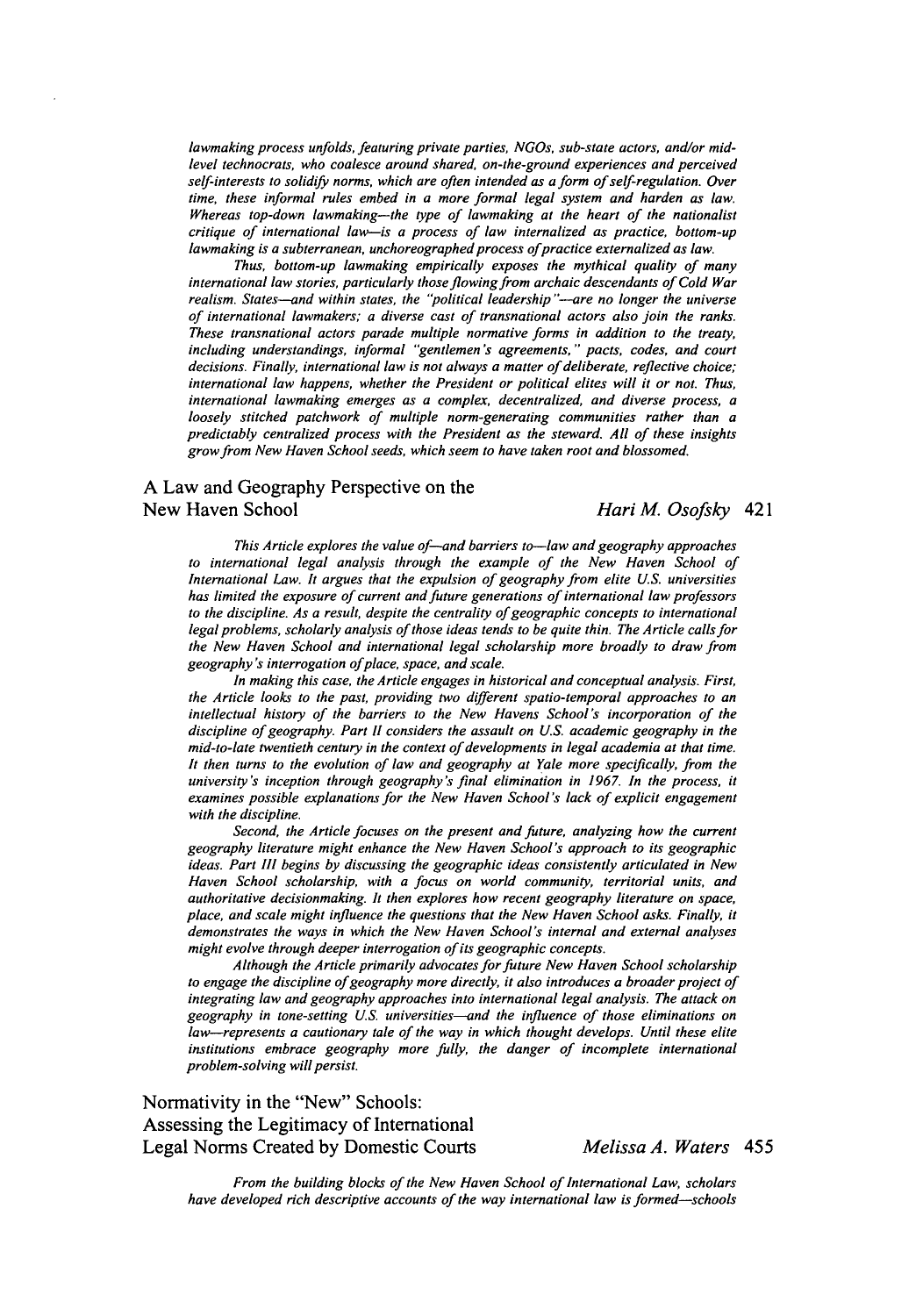*of thought that can be loosely grouped into those focusing on transgovernmentalism and those focusing on transnational legal process. To date, however, proponents of those concepts have shown less interest in exploring the normative implications of their theories. Most importantly, those theories have not addressed the legitimacy questions that arise when relevant actors are not necessarily representatives of the state, and when the emerging legal rules are "softer" and more difficult to identify and apply.*

*This Article explores the potential of transnational legal process and transgovernmentalism as normative concepts. It takes as its narrow focus transnational judicial dialogue among domestic courts, which both transgovernmentalism and transnational legal process identify as a key vector of transnational lawmaking. However, that dialogue also presents dificulties from a normative perspective. At worst, its critics argue, it can create an international countermajoritarian difficulty, in which domestic courts impose foreign norms on unwilling domestic audiences.*

*Testing that criticism, this Article returns to John Hart Ely's seminal work on the domestic countermajoritarian difficulty, Democracy and Distrust. Ely suggests that the courts' task of removing issues from the political process through constitutional judicial review can be legitimate, even democracy-enhancing,* if *it serves to protect discrete and insular minorities. This Article argues that transnational judicial dialogue may serve an analogous role: Domestic courts can mediate between the promulgation of international* norms *and their internalization to domestic law. As examples, this Article examines two topical transnational judicial conversations. In the first, both U.S. and foreign courts construe immigration statutes so as to remain consistent with international human rights law. In the second, the world's courts shape emerging human rights norms surrounding the imposition of the death penalty.*

#### **Notes**

From "See You in Court!" to "See You in Geneva!": An Empirical Study of the Role of Social Norms in International Trade Dispute Resolution *Ji Li* 485

*Are countries with litigious domestic environments more willing to resolve their disputes with other countries through formal international dispute resolution mechanisms? Do vague and intangible social norms have any significant impact on a government's behavior in the international community? If they do, can we distinguish the influence of social norms from the influence of other factors, such as the level of economic development, state capacity, and political structure? This Note attempts to answer these questions by exploring the relationship between domestic levels of litigiousness and a government's use of the WTO Dispute Settlement Mechanism (DSM). In evaluating the relationship, I use both quantitative and qualitative methods. Conversations with trade officials and systemic data analysis reveal a significant positive relationship between domestic litigiousness and government propensity to file a request for consultation with the WTO DSM. The findings have several implications. First, the current trend* of *judicialization of international affairs may impose disproportionate costs on countries with non-litigious domestic norms. Second, incorporating normative differences into institutional design may make transnational dispute resolution mechanisms more effective. Third, scholars with different disciplinary backgrounds and methodological preferences will benefit enormously by engaging in the debate of other disciplines and by applying a diverse set of analytical tools.*

### Precision War and Responsibility: Transformational Military Technology and the Duty of Care Under the Laws of War *Dakota S. Rudesill* **517**

*Recent decades have witnessed the American Revolution in Military Affairs (RMA)-the "Transformation " of the American way of war through synergistic advances in sensor, communication, precision-strike technology, and related organizational and operational changes. This Note asks whether technological transformation also transforms responsibilities under the law of* armed *conflict (LOA C) and, in particular, whether greater*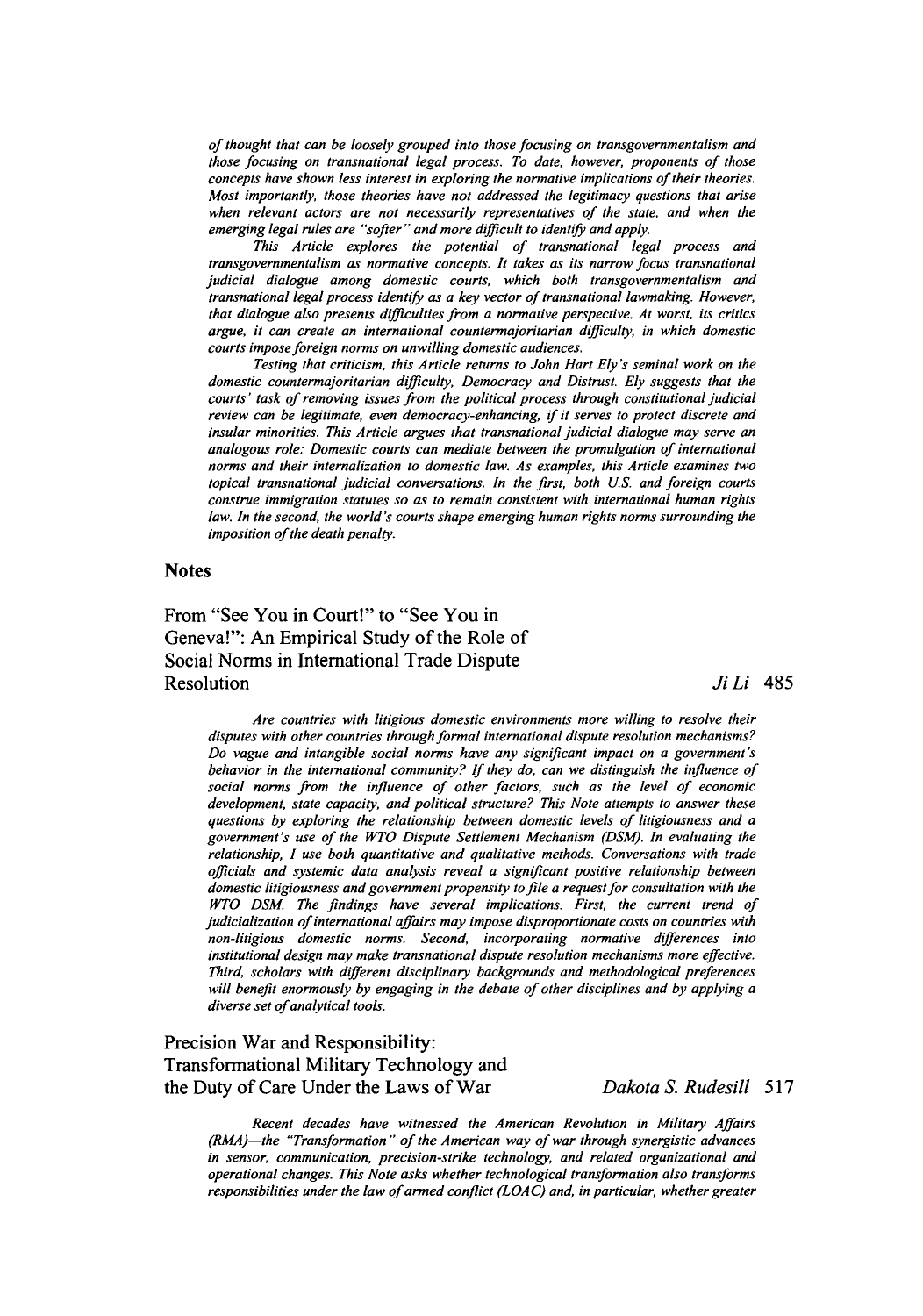technological capacity for precision in the use of force dictates greater legal responsibility for effects, especially unintended harm to protected persons and property.

In answering in the affirmative, this Note begins in Part II by describing LOAC as including proscriptive and prescriptive zones, in the latter of which a duty of care is evident. The legal academic literature generally does not conceptualize responsibility to obey the law of war in these terms, but Parts III and IV of the Note explain that a duty of care is evident in LOAC, originating in its jurisprudential, treaty, and customary law sources. It is also evident in state practice: the ways in which militaries explain LOAC to their own soldiers. In this respect, this Note seeks to bring the legal academic literature up to speed with how LOAC is coming to be understood and applied by those in the profession of arms in the United States and other advanced nations. Combatants are strictly required to apply this duty of care, while its performance carries what lawyers will recognize as a negligence standard. Part  $V$  explains that responsibility for effects-intended or notvaries with capacity for control. On a prima facie level, advanced military technology increases the potential ability of commanders to control the application of force. In theory, therefore, a particular harm caused **by** a technologically advanced military could be the result of negligence while the same harm caused by a less advanced nation might not.

However, the legal obligation to exert as much control as is reasonably possible over effects, together with the capabilities of precision technology, cannot add up to a duty of perfect effects, nor dictate a change to a standard akin to strict liability, due to the circumstances of war (its timeless nature, implications of the RMA itself and adversary adaptation) that can significantly offset Transformation 's advantages. Instead, this Note suggests that, despite their apparent incongruity, fiduciary notions may be a more appropriate and insightful way to understand the duty of care. The Note concludes by predicting that duty of care analysis is more likely to inform prosecutions at the state level rather than in international fora, and by noting that the implicit notion of a duty of care has migrated internationally in a manner consistent with the transnational norm diffusion pattern identified by the New Haven School of International Law.